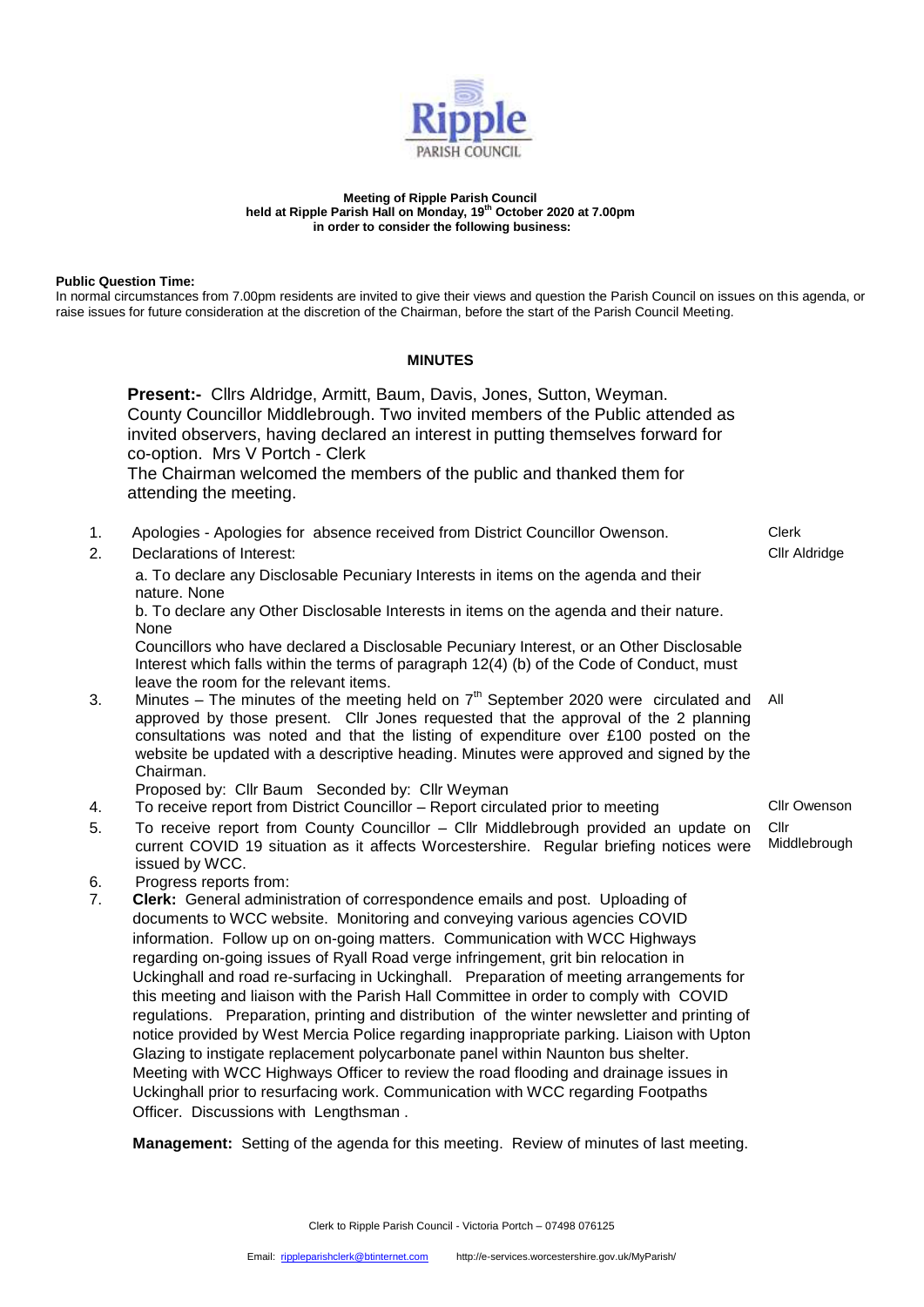**Finance:** Ledger updated and cheques from last meeting distributed. It was unanimously agreed for the sum of £5,000.00 to be transferred from the current account to the deposit account.

Cheques for Approval:-

| Payee               | Cheque No | Amount    | Purpose        |
|---------------------|-----------|-----------|----------------|
| Zimprint            | 001293    | £175.00   | Newsletter     |
| <b>Smartcut Ltd</b> | 001294    | £2,998.80 | Grasscutting   |
| Namesco             | 001295    | £124.88   | Domain Hosting |

Proposed by: Cllr Armitt Seconded by: Cllr Jones

**Urgent Decisions:** None

**Staff and Training:** CALC training schedule distributed to Councillors..

**Planning:** Councillors are requested to review applications/documents online please.

Applications listed are as shown on MHDC Planning Website as at  $12<sup>th</sup>$  October 2020

| 20/01368/HP | Sunnyside Station Road Ripple<br>Tewkesbury GL20 6EY                                            | Replacement conservatory.<br>Unanimously approved by RPC                                                                                                                      | Pending<br>decision |
|-------------|-------------------------------------------------------------------------------------------------|-------------------------------------------------------------------------------------------------------------------------------------------------------------------------------|---------------------|
| 20/00945/LB | 1 Manor Barn Station Road<br>Ripple Tewkesbury GL20 6EY                                         | Internal alterations to remove 2 walls and<br>insert load bearing steel framework.                                                                                            | Pending<br>decision |
| 20/00604/HP | Cornerstone Naunton Upton<br>Upon Severn Worcester WR8<br>0PZ                                   | Two storey rear extension.                                                                                                                                                    | Pending<br>decision |
| 20/01062/CU | Malthouse Farm Uckinghall<br>Tewkesbury GL20 6ES                                                | Change of use for the site area from<br>agricultural to equine use and associated<br>construction of an all weather riding arena /<br>manege for private / personal use.      | Pending<br>decision |
| 20/00833/CM | Land At (Os 8506 4118) Ryall<br>Court Farm Ryall Court Lane<br>Holly Green Upton Upon<br>Severn | Proposed extraction of aggregates with<br>restoration to agriculture and a lake suitable<br>for watersport.<br>Cllr Jones on behalf of RPC to draft response                  | Pending<br>decision |
| 20/00834/CM | Ryall Court Farm Ryall Court<br>Lane Holly Green Upton Upon<br>Severn Worcester WR8 OPF         | Proposed minerals extraction of about 1.4<br>million tonnes of sand and gravel and erection<br>of a temporary wharf with the progressive<br>restoration to a landscaped lake. | Pending<br>decision |
| 20/00105/HP | West Winds Naunton Upton<br>Upon Severn Worcester WR8<br>0PZ                                    | Extensions to front, side and rear.                                                                                                                                           | Pending<br>decision |

Cllr Jones to draft a response in respect of the request to discharge the Section 106 obligations on Ryall Court development. A request to explore further social housing associations to be made to MHDC.

Cllr Jones outlined the new planning White Paper proposals and the implications. Cllrs were requested to respond to the consultation via the government website.

- 8. Bow Lane Gravel Extraction Update
- Cllr Jones reported over 300 Regulation 25 responses had been received by WCC. A date for the committee meeting has yet to be set.
- 9. Cemex Gravel Extraction

Regulation 25 enquiries just launched. The sustainability of the rowing facility has been raised as an issue long term. However, it is not the responsibility of Cemex to prove viability of any facility developed on the site post extraction.

Cllr Jones

Cllr Jones